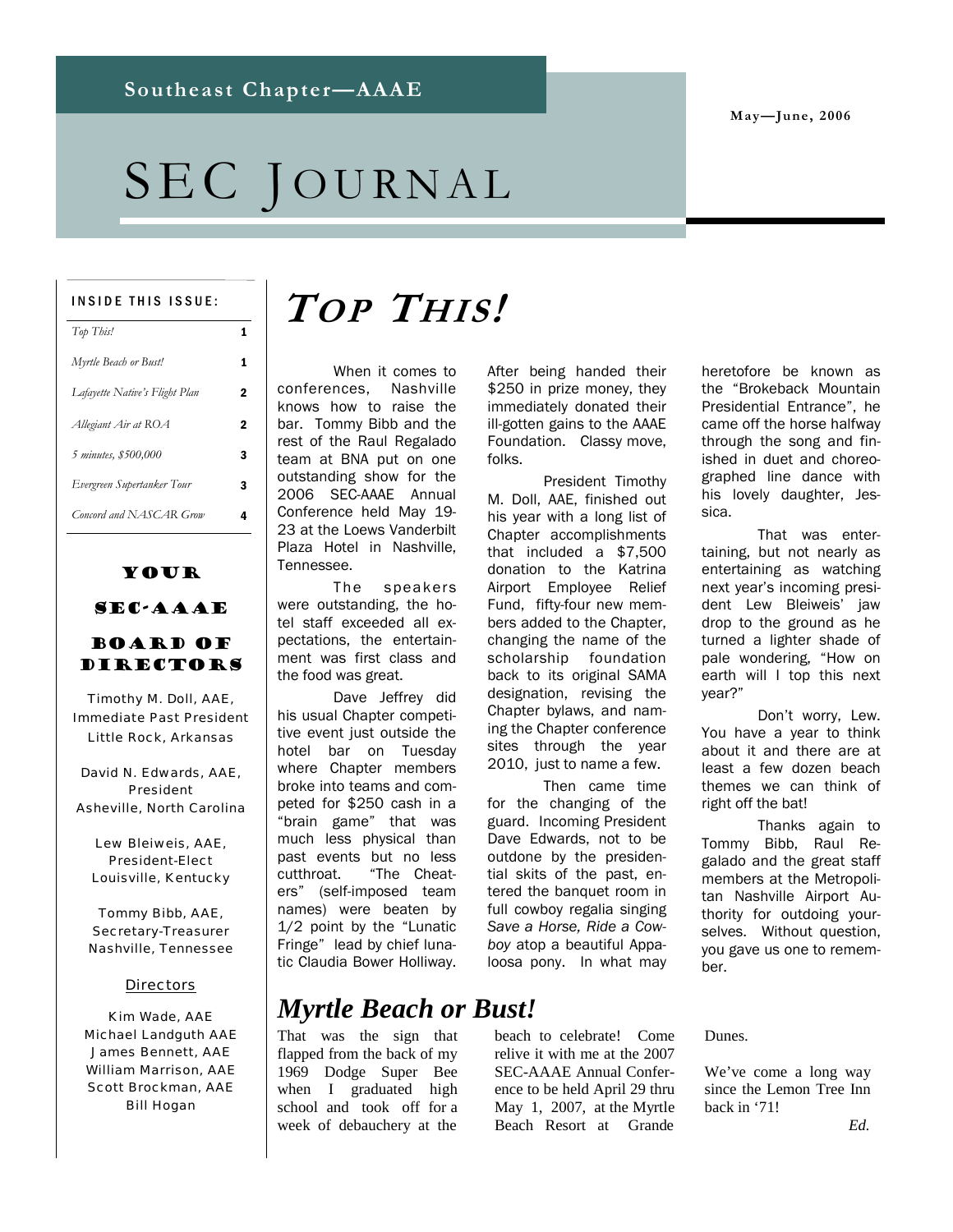## LAFAYETTE NATIVE DEVELOPS FLIGHT PLAN

Oilfield Executives and employees worn out by the drive from Lafayette, LA, to Houston, TX, may be in for some relief—a shuttle flight to the airport in Sugar Land, TX, home to numerous international oilfield companies and about 20 miles from downtown Houston.

The price—\$50 round trip, less than half the walkup price for a Continental flight to Houston.

Oil executive Keith Mosing of Frank's International in Houston says local demand has to make the project feasible, which is why Mosing is awaiting a market analysis from the Lafayette Airport Commission. Mosing also wants a firm commitment from the airport that an adjacent facility with a hangar big enough to hold the biz jet—and nice enough to accommodate arriving and departing passengers—will be available soon.

Like Mosing, some local business leaders have long argued that the existing facilities are not representative of what the community has to offer and that they leave a bad first impression on dignitaries and others coming to the city. Mosing believes recent hurricanes have opened new doors for Lafayette businesses and says it's critical that the community put its best foot forward to take advantage of those prospects. "Lafayette has a window of opportunity to move ahead," says Mosing.

Paul Fournet Air Service and Lafayette Aero, the airport's two existing FBOs, are aging facilities in desperate need of upgrades, according to Lafayette Airport Commission Chairman Jim Nunn. Both leases expire at the end of 2007 and the controversial issue of their renewals is on the agenda for the airport commission's meeting slated for June 1, 2006.

In January, Mosing Aviation purchased Western Airways, an ondemand 24-hour charter jet service headquartered at Sugar Land

Regional Airport. The service has 25 aircraft, with a corporate fleet that includes Challengers, a Dornier, Lear Jets, Citations, Super King Air 200s, Westwind IIs and a Piaggio.

Nunn is a major advocate of Mosing's plan and would like the service up and running as soon as possible. The commission chairman says the need is urgent because of I-10 construction currently underway.

#### UPDATE:

At its meeting of June 1, 2006, the Lafayette Parish Airport Commission approved a proposal to allow Cincinnati-based FBO operator Million Air to build a passenger terminal at the airport to better accommodate passengers using the facility. Million Air has 19 years of experience in the FBO business.

### ALLEGIANT AIR INNAUGRATES SERVICE FROM ROA

On a recent sunny afternoon, Allegiant Air took off for the first time from Roanoke Regional Airport (Va.), on Runway 24 with the beautiful Blue Ridge Mountains as its backdrop. The airline offers direct service to the Orlando/Sanford Airport and, at least for now, service is offered on Wednesdays and Saturdays. The airline says if the demand is there, service regularity could increase.

Allegiant Air prides itself on cheap tickets that start as low as \$69 one way. One passenger on the recent inaugural flight said she wouldn't be going to Florida if Allegiant had not begun service to Roanoke. "When we saw the prices we just couldn't have put it off any longer," Cathy Carrico told WDBJ-TV News Channel 7.

The self-proclaimed "Official Airline for Sunshine" launched the new scheduled service with complete vacation packages including roundtrip airfare and a three-night

hotel stay for as little as \$187. The package includes a three night stay at the Rodeway Inn-Maingate with a Wednesday departure and Saturday return. The price is per person and based on double occupancy.

"We are extremely pleased to extend the Allegiant brand of lowfare nonstop jet service to the Roanoke community," Maurice Gallagher, Allegiant Air president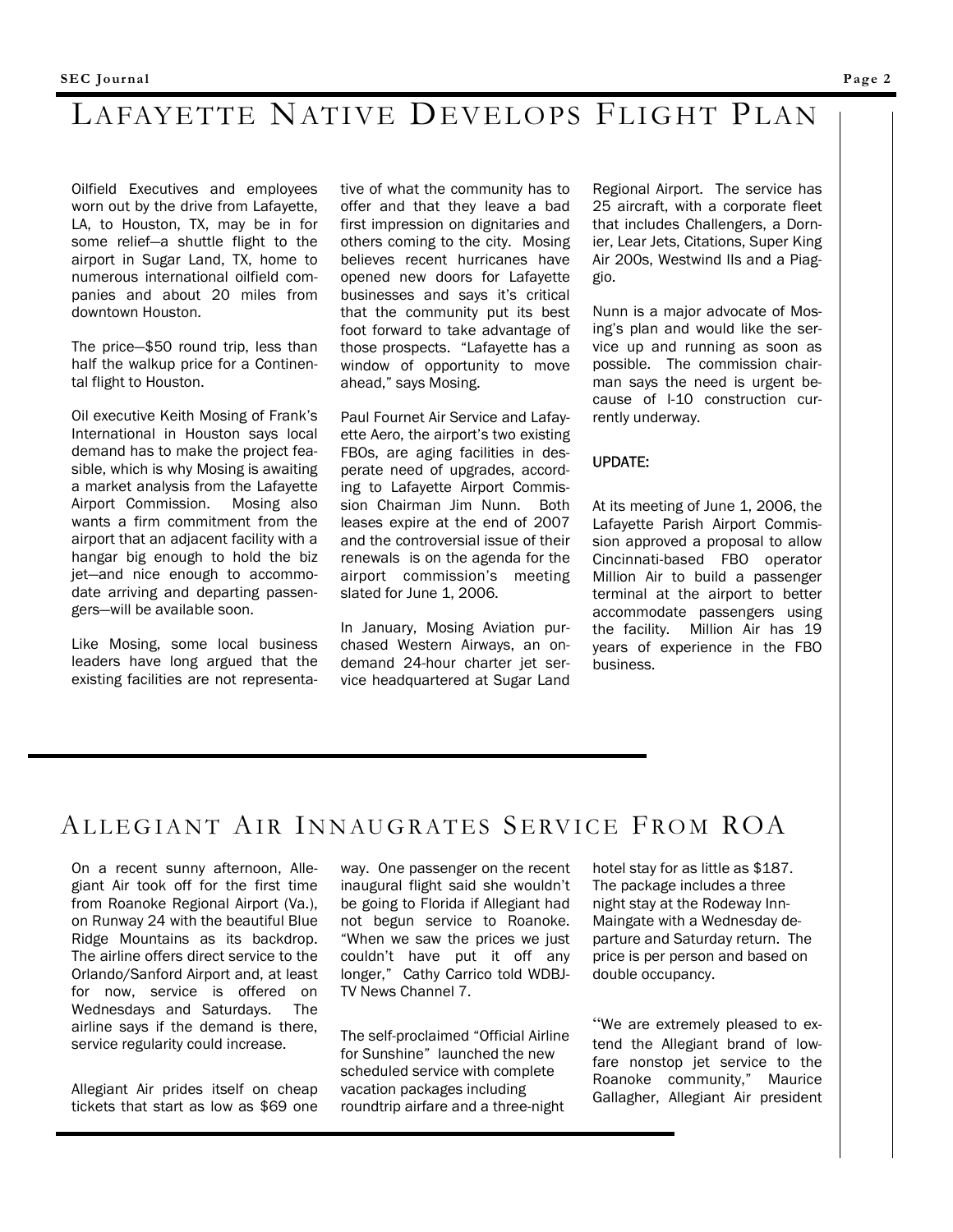## AIRPORT AUTHORITY ACCEPTS \$500,000 GRANT

There are some emergencies you just don't mind.

Such was the case when the Charlotte County Airport Authority (Fla.) held an "emergency meeting" recently to accept a \$500,000 grant from the Florida Department of Transportation for an instrument landing system.

Airport Authority Chairman Pam Seay said the Florida Department of Transportation grant will replace, dollar for dollar, money that was included in the state's general fund budget for 2006- 2007. This deal was worked out at the last minute in the anticipation of a veto by Florida Governor Jeb Bush.

Executive Director, and Southeast Chapter member, Gary Quill said he was notified of the change and immediately called the emergency meeting as an add-on to a work session that had already been scheduled to discuss the new Piper Road project at the airport.

So, in accordance with parliamentary procedure, the authority held not one but two meetings, the first to accept the grant at 5:55 p.m., followed by the Piper Road session at 6:00 p.m. Obviously, it doesn't take much time to accept a half-million dollars.

"Does this mean we have to say the Pledge of Allegiance twice?" asked Seay as she prepared to gavel the first meeting into session.

Commissioner Robert Skidmore replied that twice would be fine with him. "We're not in California," he quipped.

State Representative Michael Grant (R-Port Charlotte)—himself a former airport commissioner—attended the previous regular monthly meeting to report he had managed to get \$500,000 included in the state budget. Grant added that an instrument landing system will be a major asset as the airport continues to recruit a commuter airline.

But at this meeting nobody was complaining about the change in plans. "The money is actually coming from a more appropriate source," said Commissioner Kathleen Coppola.

After saying the Pledge of Allegiance a second time, the commissioners launched into a special meeting about the new Piper Road that will

connect U.S. 17 to the north with James Loop Road to the south. This \$30 million project will mainly run along a new right of way, but will incorporate a small portion of the existing Piper Road.

In past meetings, Seay has expressed misgivings about the design of the highway particularly that there would be too few median and curb cuts to serve businesses around the airport. Also, Seay said she's concerned about weather the airport would get stuck with residual costs for landscaping, buffers and other miscellaneous items that might not be covered in Charlotte County's road building budget.

Nicole Dozier, county zoning official, explained that most of the cost of landscaping and driveways would be borne by individual developers. The airport could actually save upfront by doing less to prepare its land for eventual tenants. "A lot of developers prefer to work with a blank slate," she said.

### Costs Up as Airport Tries to Stay in Compliance

Bringing Middle Georgia Regional Airport into federal compliance this year took a \$94,000 payout to a private company and city employees working more hours and taking on extra duties. Keeping it there will cost even more. The airport will hire two new operations

coordinators to handle safety issues and the new hires and various upgrades will push the city's proposed aviation budget for the 2007 fiscal year up more than \$200,000 compared to this fiscal year.

"I know you have to be frugal, but there's things in this budget we have to do," reported interim airports director Mike Anthony who doubles as the city's parks director.

### EVERGREEN INTERNATIONAL SUPERTANKER TOUR

The runway at Tallahassee Regional Airport was the site of a recent demonstration of the latest in fire fighting tools—the 747 supertanker.

The converted 747 cargo plane dropped 20,500 gallons of water while flying 180 mph at an altitude of 500 feet.

The aircraft flies higher and faster than conventional fire fighting planes and delivers the water volume of seven conventional fire fighting aircraft. The supertanker is made by Evergreen International who is in negotiations with the United States Forest Service to sell or lease the supertankers. The aircraft will visit 11 states during its month-long nationwide tour.